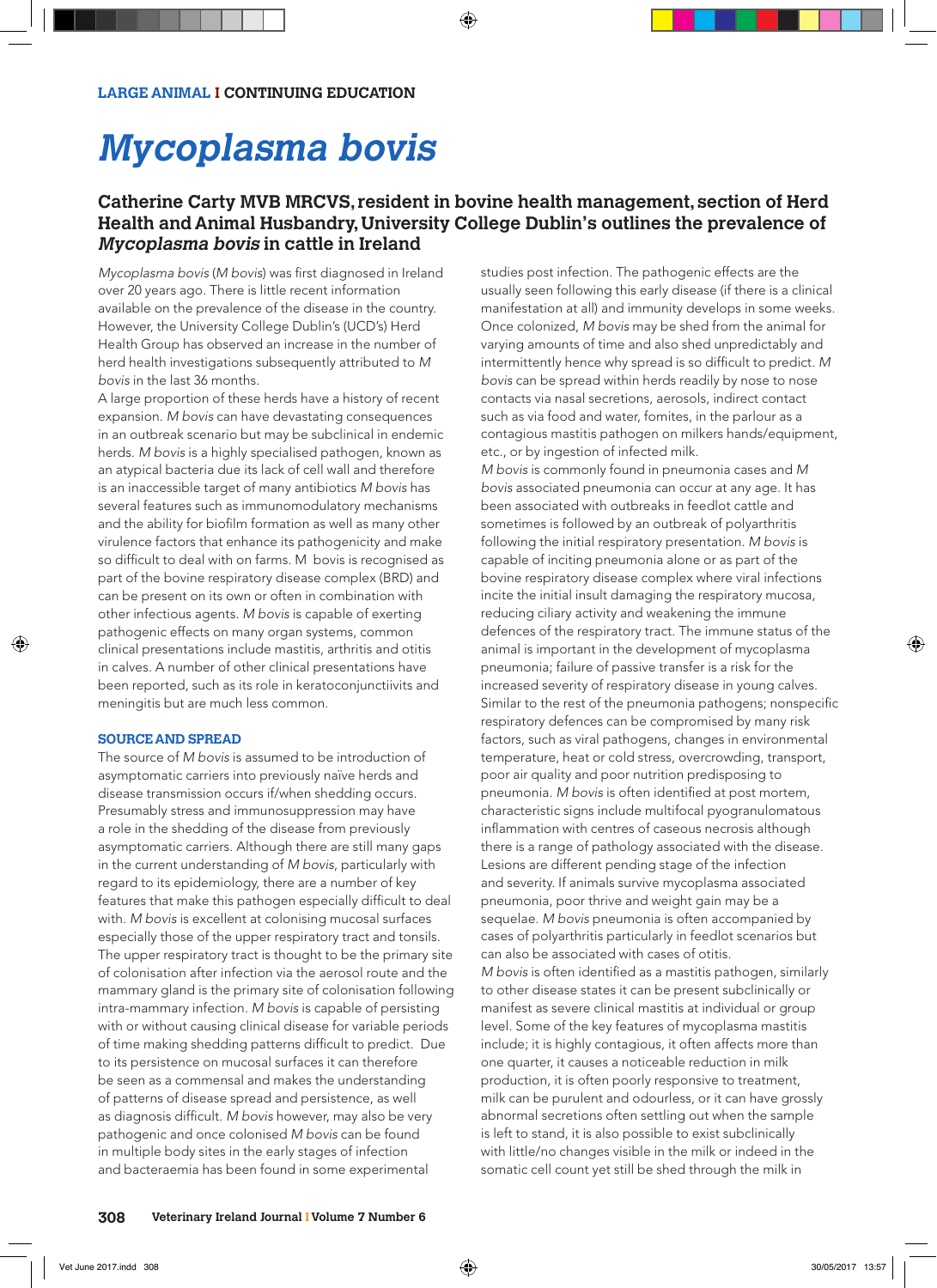# **CONTINUING EDUCATION I LARGE ANIMAL**

some cases. Several other disease states, such as arthritis, joint problems or respiratory disease can accompany mycoplasma mastitis. Expanding herd sizes, as well as buying in animals/animals returning to the herd after being reared elsewhere, are potential risk factors for mycoplasma mastitis. Cases have been documented among dry cows and the protocol used at drying off cows can be a potential source of spread in some cases. The lack of a designated, well segregated, (nowhere near youngstock) hospital pen was also found to be a risk factor for the spread of mycoplasma mastitis in herds. Diagnosis is important including strain typing to confirm that the species is *M bovis* and even further molecular typing would be useful if it were available. Some level of immunity to *M bovis* lesions following an initial exposure, is thought to exist for infections spread by the nose to nose route, that at least confer some protection stopping the infection crossing the blood milk barrier for example, following a further insult. However, immunity to infections spread via the intramammary route where infections are centred on colonisation of the mammary gland is not well understood, it is hypothesised that cows do not get immunity and are susceptible to re-infection via this route and indeed some will never cure after first infection. Equally well in experimental studies, cows with mycoplasma mastitis have been shown to have mycoplasma present in the upper respiratory tract (URT). This is an area of ongoing research. Arthritis, synovitis and periarticular infections may be a potential manifestation of *M bovis*. These conditions usually accompany some other manifestation such as



**symptoms of M bovis.**

pneumonia or mastitis but can occur independently. The clinical signs are typical of those of septic arthritis but the severity depends on the case and degree of joint pathology. If a true septic arthritis the clinical signs can be severe and the welfare of the animal severely affected. However it is possible to have periarticular involvement. Each case should be judged on an individual basis. The author recently investigated a dairy herd outbreak with polyarthritis followed by mastitis. Several of the severely lame animals had to be culled on welfare grounds but many cows who were not severely lame and did not have mastitis but had visibly swollen joints and periarticular swelling recovered, suggesting that the clinical presentation rather than just the presence or absence of clinical signs should be used in determining cases for treatment, monitoring or culling.

*M bovis* also is now emerging as the most common cause of otitis media in calves, it can occur in both dairy and beef calves and again can occur sporadically or as group outbreaks. The route of *M bovis* infection in young calves is thought to be ingestion of milk or colostrum infected with *M bovis* from cows shedding the pathogen from the mammary gland, although direct contact, aersol and fomites are also potential routes of infection. After infection, *M bovis* colonises the upper respiratory tract primarily, but can colonise any mucosal surface. Otitis media in calves is thought to result from ascending infection via the Eustachian tube, extension of infection from otitis externa or via the haematogenous route. Infection via the Eustachian tube is accepted as the most likely route by which *M bovis* infections reach the middle ear. Otitis media infection frequently can advance to otitis interna with varying degrees of dysfunction of the vestibulocochlear nerve including nystagmus, head tilt and ataxia. Lesions of the facial nerve are thought to occur due to the anatomical position of the facial nerve and the middle ear. Lesions of the vestibulocochlear nerve are due to infection in the inner ear. In very advanced cases extension of infection can spread to the meninges and along nerves to other brain areas.

#### **DIAGNOSIS**

Low sensitivity of diagnostic tests for *M bovis*, intermittent shedding, subclinical infection and the technicalities associated with isolation of *M bovis* all complicate diagnosis. It is however important to confirm diagnosis and presence of *M bovis* in suspected clinical outbreaks. Diagnosis of mycoplasma in clinical material such a milk samples (individual quarter, composite or bulk tank samples), joint aspirates and bronchoalveolar lavage samples can be done by culture or polymerase chain reaction (PCR). Both are readily available in Ireland. Culture requires specialised mycoplasma growth media used at the lab and rapid transit to the lab is important. For nasopharyngeal swabs, a special transport media such as aerobic or special mycoplasma transport medium is required. Any culture for mycoplasma needs to be **Figure 1: Septic arthritis and visibly swollen joints are** speciatied to *M bovis*, other mycoplasma species do exist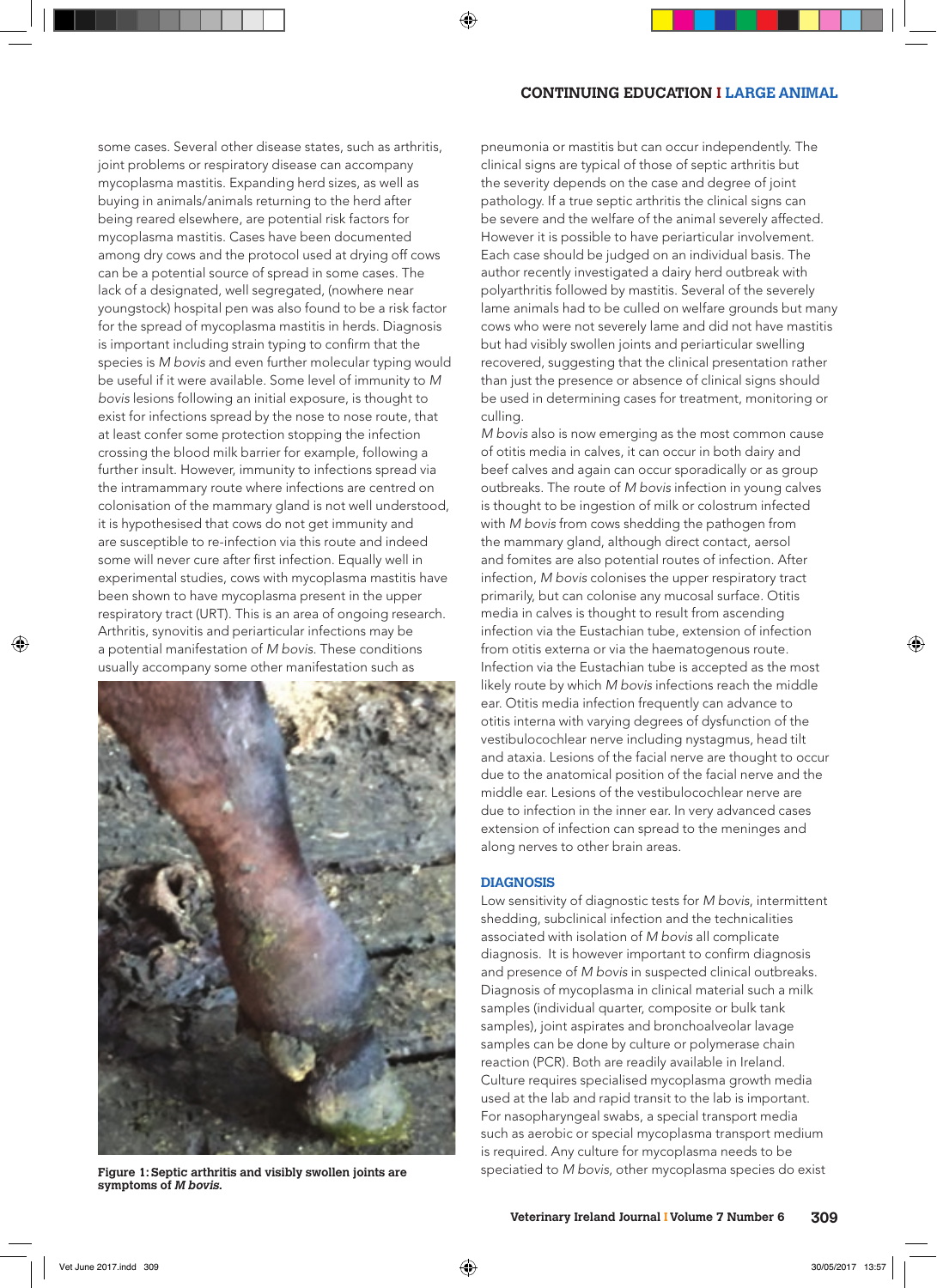



**Figures 2 and 3 show the effects of M bovis on the facial nerves of the cow.**

in Ireland and it is important to confirm if the pathogen is truly *M bovis*. Tissue samples should be fixed in formalin for histology examination or for immunohistochemistry (to determine the presence of mycoplasma organisms in tissue). Samples should be refrigerated if processing within two days or alternatively, frozen. The presence of mycoplasma inhibitors in tissue may compromise diagnosis and if processing is to be delayed swabs or bronchoalveolar lavage (BAL) fluid may be preferable if stored at 4°C as mycoplasma detection in post-mortem tissue samples once tissue is disturbed, declines rapidly. Serology for *M bovis* is also available in Ireland however is not as useful in clinical diagnosis as presence does not necessarily attribute cause, additionally some clinical cases may develop high titres, some may not, some case may also develop antibody titres that remain high long after the event and maternal derived antibodies (MDA) can give rise to high titres in calves. Group-level serology with high titres that map to seroconversion coincident with disease may be useful in diagnosis. Serology is useful in a screening tool and can be used in youngstock screens (post-MDA) or surveillance as part of a biosecurity programme.

# **TREATMENT**

There are a number of antibiotics reported to be effective against *M bovis* such as certain fluoroquinolones and macrolides for example. However, the disease is often already chronic before treatment is initiated and is often unrewarding. Very early detection and prompt, aggressive treatment may potentially be successful in some cases.

There is a number of industry led and also experimental trials on antimicrobial efficacy with some positive outcomes however there is a lack of robust research on treatment of naturally occurring mycoplasma disease. It is accepted that mycoplasma arthritis usually has a poor response to treatment if established in the joint with associated severe pathology, but should be judged on a case by case scenario. Mycoplasma mastitis also has poor cure rates and treatment is rarely advised. Regardless of the organ system/s involved it is important that each individual case and the animal's welfare is considered. Due to the common failure of antibiotic treatment, once a diagnosis is established efforts to contain the disease are usually more focused on control.

# **CONTROL**

Control of *M bovis* in herds is challenging and depends on the nature and severity of the clinical presentation. Reducing concurrent stressors and any potential causes of immunosuppression are important in infected herds and prevention using biosecurity and operating a closed herd is obviously the first choice to prevent entry in the first place. However if mycoplasma is a problem, many of the principles of infectious disease control apply to its control. In herds with problems with respiratory disease, the principles around prompt identification, segregation and treatment of infected cases, controlling concurrent infections and promoting optimal housing and husbandry conditions as well as minimising stress are all applicable. For specific problems regarding arthritis, it is difficult to